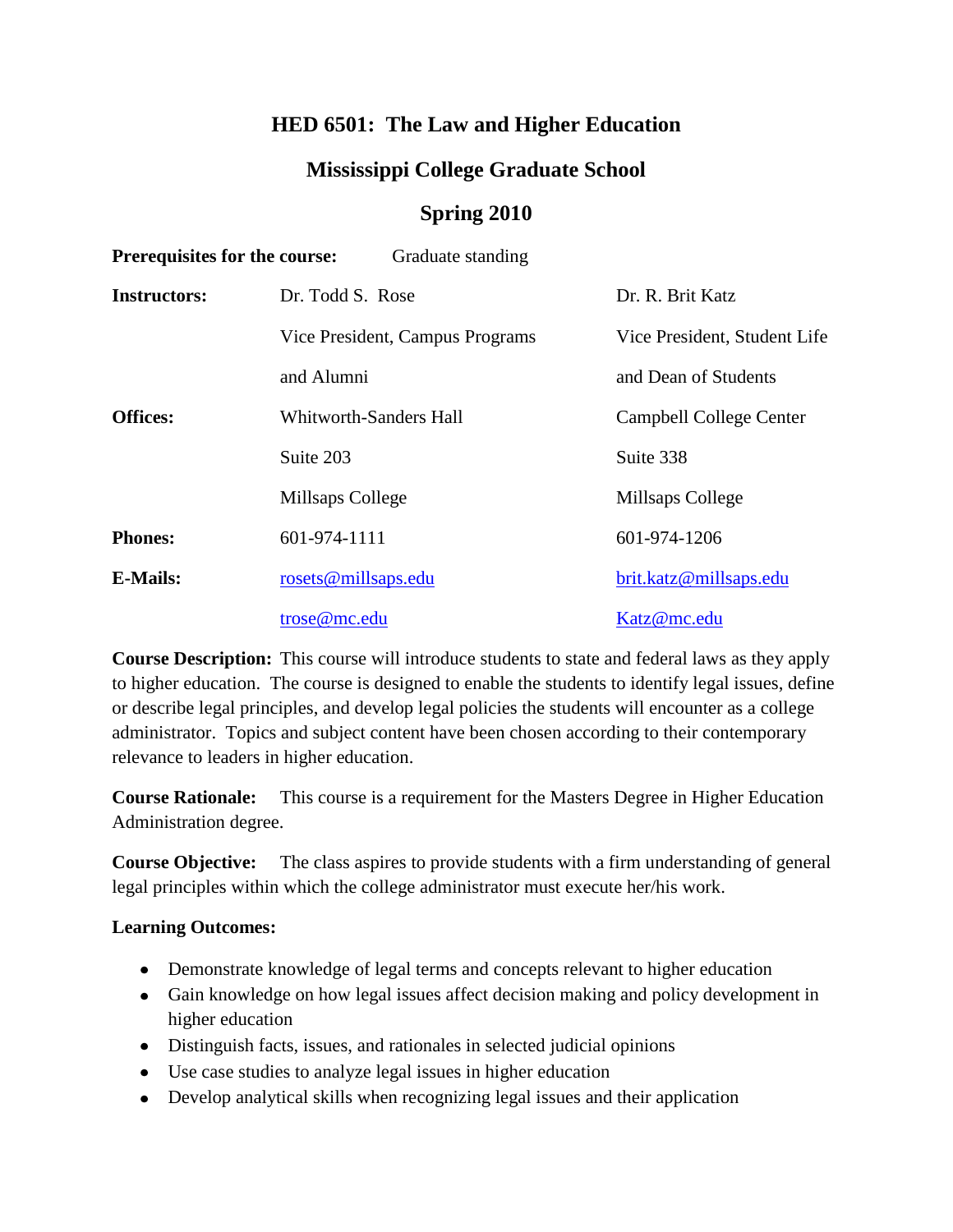Become acquainted with recent or current judicial cases in higher education

#### **Academic Integrity:**

Mississippi College students are expected to be scrupulously honest. Dishonesty, such as cheating or plagiarism, will be regarded as a serious offense subject to severe penalty including, but not limited to, loss of credit and possible dismissal. See the *MC Tomahawk* or University Policy 2.19 for specific information.

**Outline of Topics to Be Addressed in the Course:** (Note: the syllabus is subject to change at the instructors' discretion, as needed.) Examinations will be scheduled based upon class progression through the topic areas

- A. Overview of Higher Education Law
- B. Legal Authority and Liability
- C. Distinction of Public and Private institutions
- D. Institution Structure/Governance/Operations
- E. Discrimination
- F. Religion and First Amendment to the Bill of Rights
- G. Negligence and Torts
- H. Contracts
- I. Student and Institution Relationships
- J. Student Rights, Responsibilities and Due Process
- K. Faculty Issues Academic Freedom, Tenure, and Freedom of Speech
- L. Athletics, Student Activities, Fraternities/Sororities

#### **Methods of Instruction:**

The instructors will use an on-line format enhanced with articles to read/analyze. Bulletin board discussion and chat room discussion groups will be a required part of the class. Students will complete research assignments including weekly readings, assigned questions and case briefs. Case studies and problem solving exercises will be incorporated into some class time.

| <b>Required Text:</b> | Kaplin, W.A. & Lee, B. (2007) The Law of Higher Education (Student |
|-----------------------|--------------------------------------------------------------------|
|                       | Version) $(4th Ed.)$ . Jossey-Bass.                                |

## **Course Grading:**

A. Participate in class discussions, asking relevant questions and raising issues during weekly 90 minute chat sessions (20%)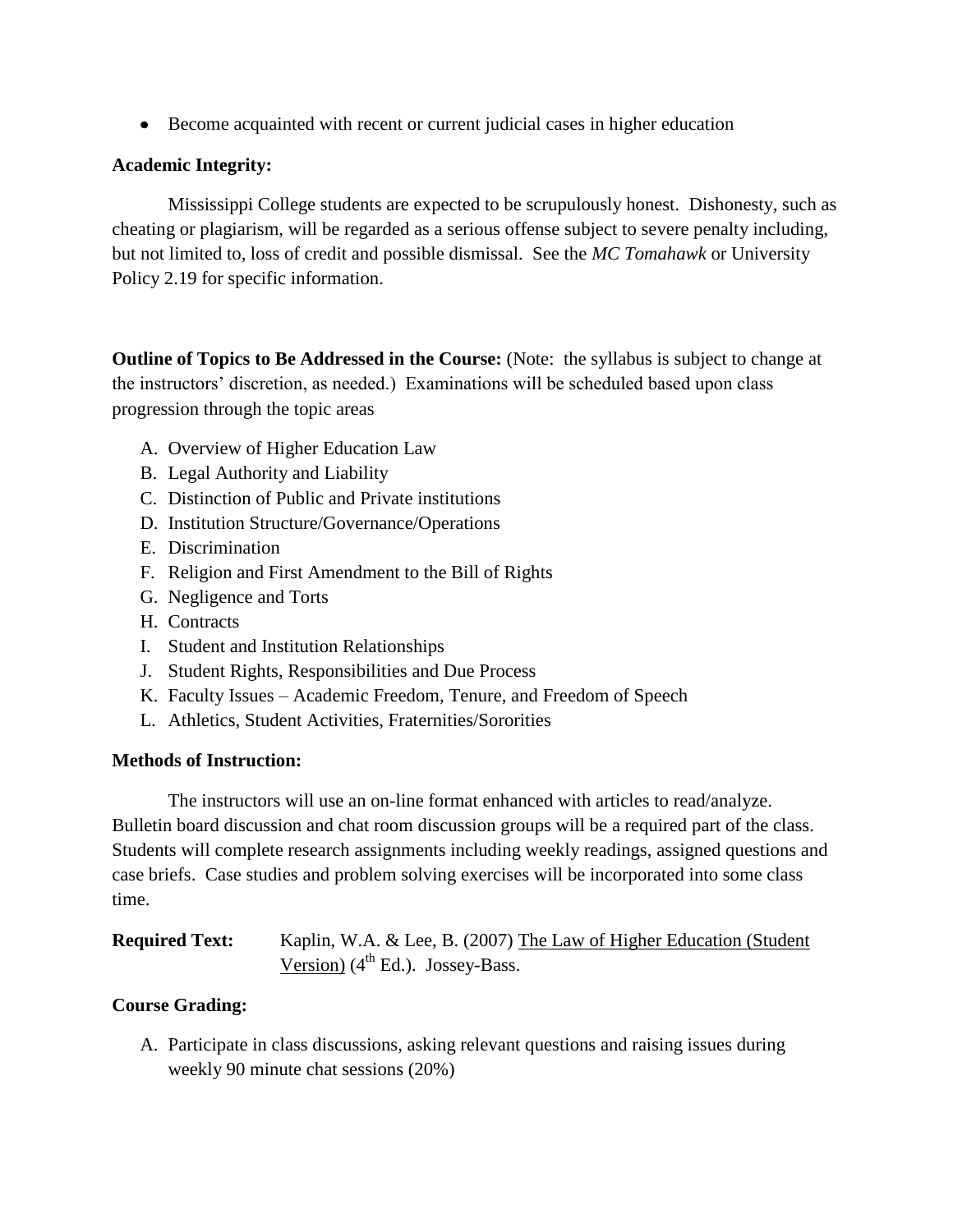- B. Successfully complete weekly assignments including the readings, assigned questions, and case briefs. (20%)
- C. Research, develop, and write a paper on a legal issue that impacts higher education. (20%)
- D. Complete a mid-term examination (20%)
- E. Complete a final examination (20%)

**Attendance:** Attendance, participation, and energy are expected. The institution's established absence policy applies.

#### **Research Paper (see item "D" above)**

Each student will select a general administrative area of interest and produce a comprehensive, written survey of a prevailing legal issue within that area. A minimum of six sources will be incorporated and properly referenced according to APA style, along with a minimum of six applicable legal proceedings/cases. The instructors will evaluate the paper, in part, based upon a demonstrated understanding and application of the legal issues addressed, steps suggested to reduce legal risks, and the quality of the written paper. Graduate level work, including appropriate stylistic application, is expected in the paper. The paper should be a minimum of nine (9) typed, double spaced pages, NOT including the title and reference pages, but no more than sixteen (16) typed, double-spaced pages. **A separate reference page(s) will be submitted for the cited sources and cases.** 

The research paper should be developed as a Microsoft Word document for simpler attachment to e-mail, then submitted on the announced date.

| <b>Grading Scale:</b> | 95-100   | $=$ | A                                 |
|-----------------------|----------|-----|-----------------------------------|
|                       | 91-94    | $=$ | $B+$                              |
|                       | 85-90    | $=$ | B                                 |
|                       | 81-84    | $=$ | $C+$                              |
|                       | 75-80    | $=$ | $\mathcal{C}$                     |
|                       | 71-74    | $=$ | D                                 |
|                       | 70-below | $=$ | F (let's avoid this grade, okay?) |

#### **Technology Requirements:**

You are required to have a computer, e-mail, and Internet access to enroll in this course. The course is delivered via online instruction. In addition, you will be required to use Microsoft